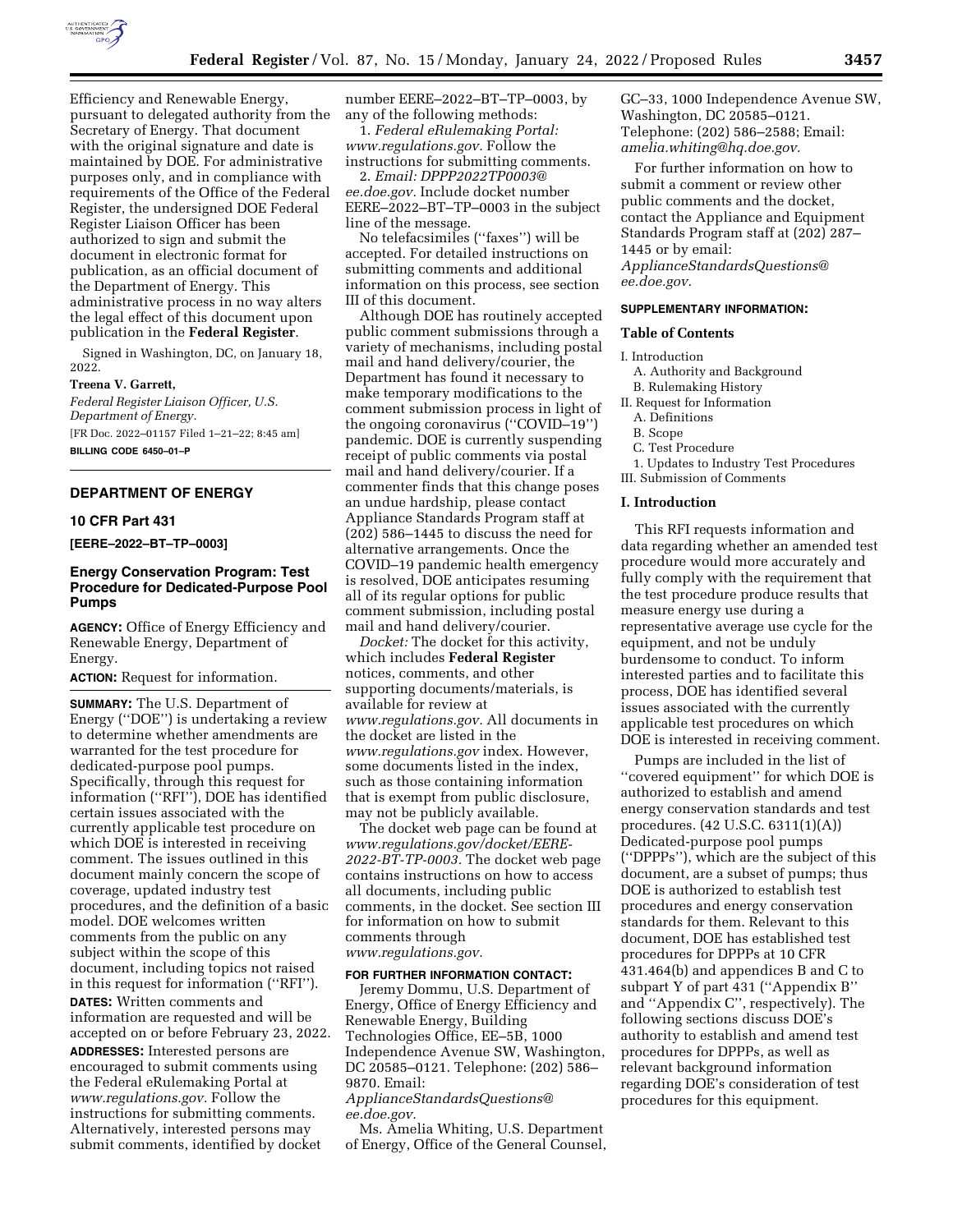# *A. Authority and Background*

The Energy Policy and Conservation Act, as amended ("EPCA"),<sup>1</sup> authorizes DOE to regulate the energy efficiency of several consumer products and certain industrial equipment. (42 U.S.C. 6291– 6317) Title III, Part C<sup>2</sup> of EPCA, added by Public Law 95–619, Title IV, section 441(a) (42 U.S.C. 6311–6317 as codified), established the Energy Conservation Program for Certain Industrial Equipment, which sets forth a variety of provisions designed to improve energy efficiency. ''Pumps'' are listed as a type of industrial equipment covered by EPCA, although EPCA does not define the term ''pump.'' (42 U.S.C. 6311(1)(A)) DOE defines ''pump'' as equipment designed to move liquids (which may include entrained gases, free solids, and totally dissolved solids) by physical or mechanical action, includes a bare pump, and, if included by the manufacturer at the time of sale, mechanical equipment, driver, and controls. 10 CFR 431.462. Dedicatedpurpose pool pumps, which are the subject of this RFI, meet this definition of a pump and are covered under the pump equipment type.

The energy conservation program under EPCA consists essentially of four parts: (1) Testing, (2) labeling, (3) Federal energy conservation standards, and (4) certification and enforcement procedures. Relevant provisions of EPCA include definitions (42 U.S.C. 6311), test procedures (42 U.S.C. 6314), labeling provisions (42 U.S.C. 6315), energy conservation standards (42 U.S.C. 6313), and the authority to require information and reports from manufacturers (42 U.S.C. 6316).

Federal energy efficiency requirements for covered equipment established under EPCA generally supersede State laws and regulations concerning energy conservation testing, labeling, and standards. (42 U.S.C. 6316(a)); 42 U.S.C. 6297) DOE may, however, grant waivers of Federal preemption for particular State laws or regulations, in accordance with the procedures and other provisions of EPCA. (42 U.S.C. 6316(b)(2)(D))

The Federal testing requirements consist of test procedures that manufacturers of covered equipment must use as the basis for: (1) Certifying to DOE that their equipment complies with the applicable energy conservation standards adopted pursuant to EPCA (42 U.S.C. 6316(a); 42 U.S.C. 6295(s)), and

(2) making representations about the efficiency of that equipment (42 U.S.C. 6314(d)). Similarly, DOE must use these test procedures to determine whether the equipment complies with relevant standards promulgated under EPCA. (42 U.S.C. 6316(a); 42 U.S.C. 6295(s))

Under 42 U.S.C. 6314, EPCA sets forth the criteria and procedures DOE must follow when prescribing or amending test procedures for covered equipment. EPCA requires that any test procedures prescribed or amended under this section must be reasonably designed to produce test results which reflect energy efficiency, energy use or estimated annual operating cost of a given type of covered equipment during a representative average use cycle and requires that test procedures not be unduly burdensome to conduct. (42 U.S.C. 6314(a)(2))

EPCA also requires that, at least once every 7 years, DOE review test procedures for all types of covered equipment, including DPPPs, to determine whether amended test procedures would more accurately or fully comply with the requirements that the test procedures be reasonably designed to produce test results that reflect energy efficiency, energy use, and estimated operating costs during a representative average use cycle and to not be unduly burdensome to conduct. (42 U.S.C. 6314(a)(1) In addition, if the Secretary determines that a test procedure amendment is warranted, the Secretary must publish proposed test procedures in the **Federal Register**, and afford interested persons an opportunity (of not less than 45 days' duration) to present oral and written data, views, and arguments on the proposed test procedures. (42 U.S.C. 6314(b)) If DOE determines that test procedure revisions are not appropriate, DOE must publish its determination not to amend the test procedures. DOE is publishing this RFI to collect data and information to inform its decision in satisfaction of the 7-year review requirement specified in EPCA. (42 U.S.C. 6314(a)(1))

### *B. Rulemaking History*

DOE's test procedure for determining DPPP energy efficiency was established in a final rule published on August 7, 2017. 82 FR 36858 (''August 2017 Final Rule''). The August 2017 Final Rule established a definition for the term ''dedicated-purpose pool pump'' and described several categories of DPPPs. The DPPP test procedure currently incorporates by reference the Hydraulic Institute ("HI") Standard 40.6-2014, ''Methods for Rotodynamic Pump Efficiency Testing'' (''HI 40.6–2014''), along with several modifications to that

testing method related to measuring the hydraulic power, the true power factor, and the maximum head. 82 FR 36858, 36861. The definitions, DPPP test procedure, sampling provisions, enforcement requirements, and labeling requirements contained in the August 2017 DPPP TP Final Rule reflect the recommendations of the DPPP Working Group contained in both the December 2015 and June 2016 DPPP Working Group Recommendations (82 FR 36858, 36860).

## **II. Request for Information**

DOE has identified specific issues on which it seeks input to aid in its analysis of whether an amended test procedure for dedicated-purpose pool pumps would more accurately or fully comply with the requirement that the test procedure produces results that measure energy use during a representative average use cycle for the product, and not be unduly burdensome to conduct. (42 U.S.C. 6314(a)(2))

In addition, DOE notes that since publication of the August 2017 Final Rule, as well as the energy conservation standards direct final rule,<sup>3</sup> it has received inquiries from stakeholders related to implementation of and compliance with the regulatory requirements for DPPPs. This RFI discusses these issues and identifies additional information that would be needed if DOE decided to propose amending its current test procedure.

Additionally, DOE welcomes comments on any aspect of the existing test procedures for DPPPs and on other relevant issues that may not be specifically identified in this document.

#### *A. Definitions*

DPPPs are a category of pumps, and the term ''dedicated-purpose pool pump'' comprises self-priming pool filter pumps, non-self-priming pool filter pumps, waterfall pumps, pressure cleaner booster pumps, integral sandfilter pool pumps, integral-cartridge filter pool pumps, storable electric spa pumps, and rigid electric spa pumps. 10 CFR 431.462.

DOE also defines a number of the terms used in the DPPP definition:

*Integral cartridge-filter pool pump*  means a pump that requires a removable cartridge filter, installed on the suction side of the pump, for operation; and the cartridge filter cannot be bypassed.

*Integral sand-filter pool pump* means a pump distributed in commerce with a sand filter that cannot be bypassed.

<sup>1</sup>All references to EPCA in this document refer to the statute as amended through the Energy Act of 2020, Public Law 116–260 (Dec. 27, 2020).

<sup>2</sup>For editorial reasons, upon codification in the U.S. Code, Part C was redesignated Part A–1.

<sup>3</sup>Energy conservation standards direct final rule for dedicated-purpose pool pumps published January 18, 2017 (82 FR 5650) and confirmed on May 26, 2017 (82 FR 24218).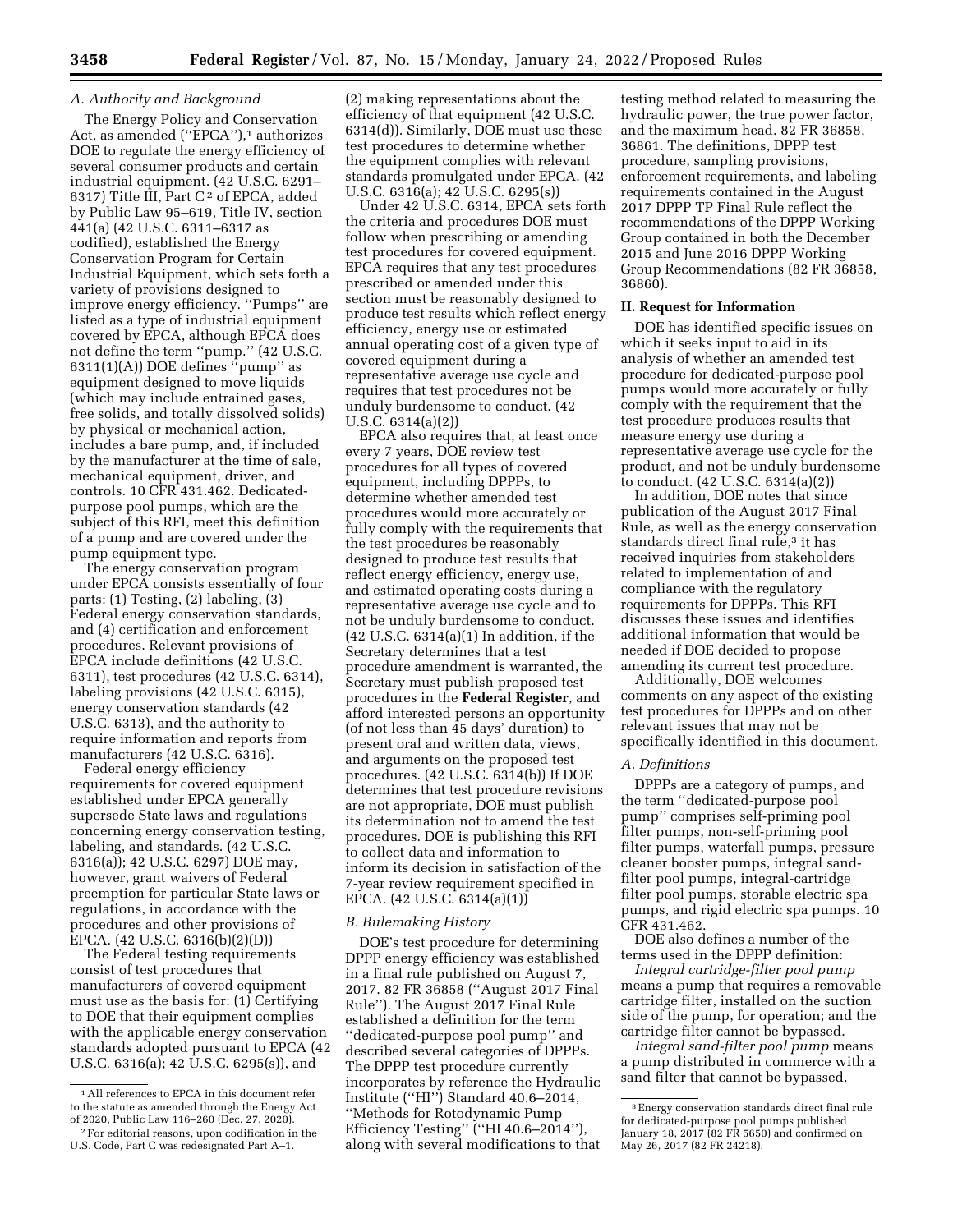*Non-self-priming pool filter pump*  means a pool filter pump that is not certified under NSF/ANSI 50–2015 (incorporated by reference, see § 431.463) to be self-priming and is not capable of re-priming to a vertical lift of at least 5.0 feet with a true priming time less than or equal to 10.0 minutes, when tested in accordance with section F of appendix B or C of this subpart, and is not a waterfall pump.

*Pool filter pump* means an end suction pump that:

(1) Either: (i) Includes an integrated basket strainer; or (ii) Does not include an integrated basket strainer, but requires a basket strainer for operation, as stated in manufacturer literature provided with the pump; and

(2) May be distributed in commerce connected to, or packaged with, a sand filter, removable cartridge filter, or other filtration accessory, so long as the filtration accessory are connected with consumer-removable connections that allow the filtration accessory to be bypassed.

*Pool pump timer* means a pool pump control that automatically turns off a dedicated-purpose pool pump after a run-time of no longer than 10 hours.

*Pressure cleaner booster pump* means an end suction, dry rotor pump designed and marketed for pressure-side pool cleaner applications, and which may be UL listed under ANSI/UL 1081– 2016 (incorporated by reference, see § 431.463).

*Rigid electric spa pump* means an end suction pump that does not contain an integrated basket strainer or require a basket strainer for operation as stated in manufacturer literature provided with the pump and that meets the following three criteria:

(1) Is assembled with four through bolts that hold the motor rear endplate, rear bearing, rotor, front bearing, front endplate, and the bare pump together as an integral unit;

(2) Is constructed with buttress threads at the inlet and discharge of the bare pump; and

(3) Uses a casing or volute and connections constructed of a nonmetallic material.

*Self-priming pool filter pump* means a pool filter pump that is certified under NSF/ANSI 50–2015 (incorporated by reference, see § 431.463) to be selfpriming or is capable of re-priming to a vertical lift of at least 5.0 feet with a true priming time less than or equal to 10.0 minutes, when tested in accordance with section F of appendix B or C of the DPPP test procedure, and is not a waterfall pump.

*Storable electric spa pump* means a pump that is distributed in commerce with one or more of the following:

(1) An integral heater; and

(2) An integral air pump.

*Submersible pump* means a pump that is designed to be operated with the motor and bare pump fully submerged in the pumped liquid.

*Waterfall pump* means a pool filter pump with a certified maximum head less than or equal to 30.0 feet, and a maximum speed less than or equal to 1,800 rpm.

*Issue 1:* DOE requests comment on the definitions of DPPPs and DPPP varieties and whether any of the terms should be amended, and if so, how the terms should be amended. In particular, DOE requests comment on whether the terms are sufficient to identify which equipment is subject to the test procedure and whether any test procedure amendments are required to ensure that all such equipment can be appropriately tested in accordance with the test procedure.

The definitions of integral cartridgefilter pool pumps and integral sandfilter pool pumps depend on the defined term ''integral'' and on the term ''bypassed.'' The definitions of these pump varieties do not explicitly provide whether removing the filtration media constitutes bypassing the filter.

*Issue 2:* DOE requests comment on whether it should define the term ''bypass,'' whether it should provide additional detail for the definition of the term ''integral,'' or whether the existing definitions are sufficient to determine the classification of individual DPPPs. If additional detail is necessary for either of these terms, please specify what detail should be provided to determine the classification of such DPPPs.

The energy conservation standards for integral cartridge-filter pool pumps and integral sand-filter pool pumps at 10 CFR 431.465 require that each pump that is manufactured starting on July 19, 2021 must be distributed in commerce with a pool pump timer that is either integral to the pump or a separate component shipped with the pump. 10 CFR 431.465(g) As described, the term ''pool pump timer'' is defined as a pool pump control that automatically turns off a DPPP after a run-time of no longer than 10 hours. The definition of pool pump timer does not describe whether the timer may be user-adjustable (*e.g.,* to accommodate time periods other than 10 hours) or, if the timer is useradjustable, whether it must be supplied with a preset operating time of 10 hours.

*Issue 3:* DOE requests comment on whether it should provide additional detail in the definitions of pool pump

timers and integral filter housings regarding the requirements of the pool pump timer, or whether the existing definitions are sufficient to determine the compliance status of individual DPPPs. If additional detail is warranted, please specify what detail should be added.

## *B. Scope*

The current Federal test procedures at 10 CFR 431.464(b) apply to self-priming and non-self-priming pool filter pumps with hydraulic output power less than 2.5 horsepower, waterfall pumps, and pressure cleaner booster pumps. 10 CFR 431.464(b)(1)(i). Additionally, submersible pumps are not covered by the test procedure. 10 CFR 431.464(b)(1)(iii)(A).

The ASRAC DPPP Working Group focused on self-priming and non-selfpriming pool filter pumps with hydraulic output power less than 2.5 horsepower, which are typically installed in residential applications. (Docket No. EERE–2015–BT–0008, No. 82, pp. 1–2). Very large pool filter pumps, with hydraulic output of 2.5 horsepower or more, are more commonly installed in commercial applications, where the head and flow characteristics are significantly different from residential installations. Because of these differences, a test procedure for very large pool filter pumps would require unique load points. The ASRAC DPPP Working Group also noted a lack of performance data for these very large pool filter pumps, which prevented the group from negotiating standards for these pumps, and therefore they did not recommend a test procedure either. (Docket No. EERE–2015–BT–STD–0008, No. 53 at pp. 197–198; Docket No. EERE–2015–BT–STD–0008, No. 79 at pp. 33–34, pp. 41–42, pp. 44–48, pp. 50–53) For these reasons, DOE did not adopt a test procedure or standards for pool filter pumps with hydraulic output power greater than or equal to 2.5 horsepower.

Following adoption of the test procedure and energy conservation standards for DPPPs, manufacturers identified several models of DPPPs that are designed and marketed for commercial applications but do in fact have hydraulic output power less than 2.5 horsepower. The Office of the General Counsel has issued an enforcement policy statement regarding these DPPPs.4 The policy states that DOE will not enforce the testing, labeling, certification, and standards compliance requirements for DPPPs

<sup>4</sup>*[www.energy.gov/gc/articles/direct-purpose-pool](http://www.energy.gov/gc/articles/direct-purpose-pool-pumps-enforcement-policy)[pumps-enforcement-policy.](http://www.energy.gov/gc/articles/direct-purpose-pool-pumps-enforcement-policy)*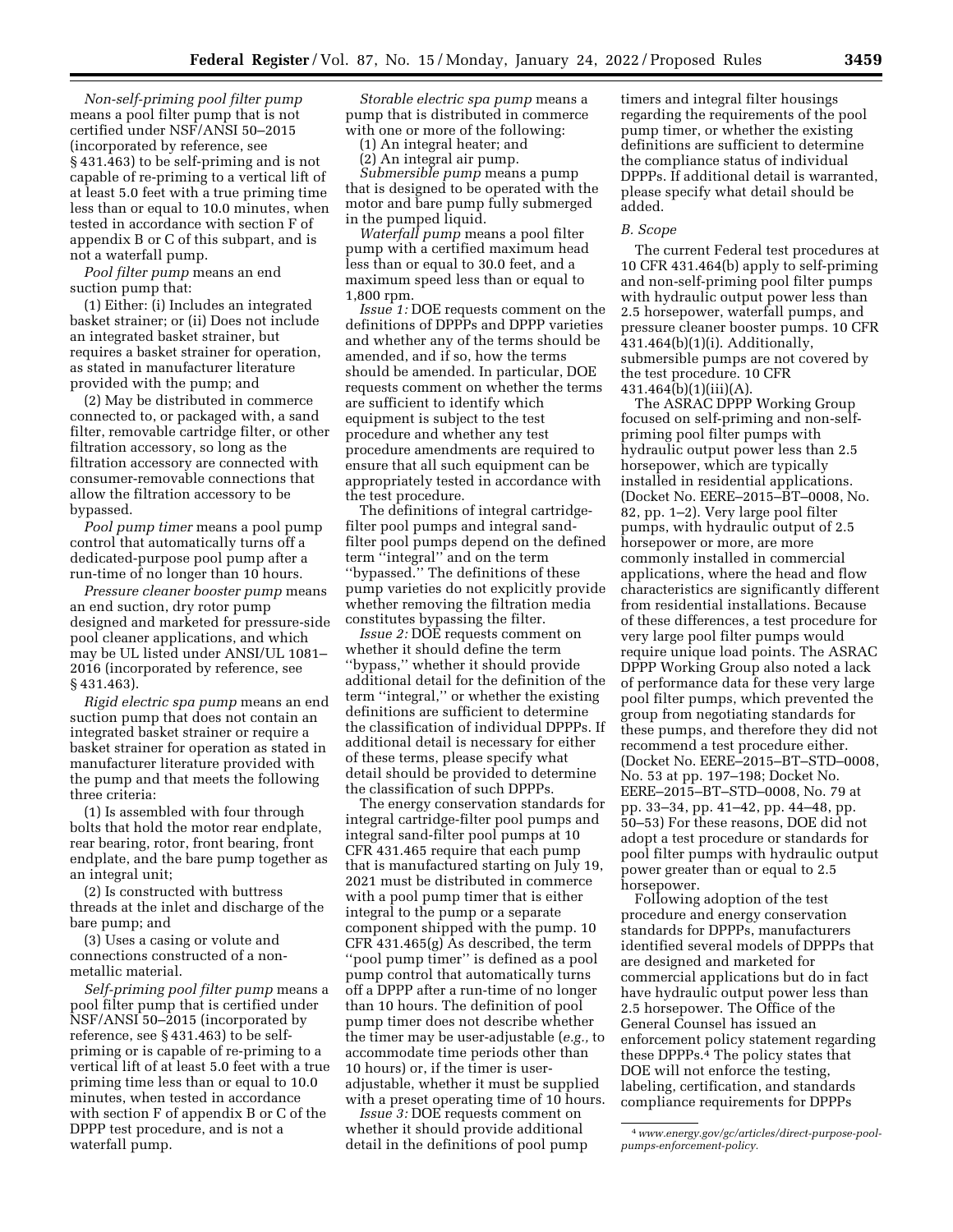meeting all of the following three criteria:

(1) The orifice on the pump body that accepts suction side plumbing connections has an inner diameter of greater than 2.85 inches; and

(2) The pump has a measured performance of ≥200 gallons per minute (gpm) at 50 feet of head as determined in accordance with appendix B or C (as applicable) to subpart Y of part 431, section I.A.1 (When determining overall efficiency, best efficiency point, or other applicable pump energy performance information, section 40.6.5.5.1, ''Test procedure''; section 40.6.6.2, ''Pump efficiency''; and section 40.6.6.3, ''Performance curve'' must be used, as applicable); and

(3) The pump is marketed exclusively for commercial applications.

As explained in the enforcement policy statement, these pumps were not considered during the ASRAC negotiations, but were not explicitly exempted in the regulatory text.

*Issue 4:* DOE requests comment on whether it should expand the scope of the DPPP test procedure to include pumps designed for commercial applications, including those subject to the enforcement policy and/or pool filter pumps with hydraulic output power greater than or equal to 2.5 horsepower. If so, DOE seeks information on which test points and system curves would be appropriate to measure performance of these DPPPs.

## *C. Test Procedure*

DOE specifies the weighted energy factor (''WEF'') as the test metric for self-priming pool filter pumps, non-selfpriming pool filter pumps, waterfall pumps, and pressure cleaner booster pumps. 10 CFR 431.464(b). Generally, the WEF metric is a ratio of the measured water flow to the driver power input to the tested pump. For single-speed DPPPs, the WEF metric represents pump performance at a single test point. For two-speed and multiplespeed DPPPs, the WEF metric represents a weighted average of pump performance at two test points. Section I.D.3 of appendix B and appendix C to subpart Y of part 431.

1. Updates to Industry Test Procedures

DOE's established practice is to adopt industry standards as DOE test procedures unless such methodology would be unduly burdensome to conduct or would not produce test results that reflect the energy efficiency, energy use, water use (as specified in EPCA) or estimated operating costs of that product during a representative average use cycle. 10 CFR 431.4; 10 CFR

part 430 subpart C appendix A section 8(c). In cases where the industry testing standard does not meet the EPCA statutory criteria for test procedures, DOE will make any necessary modifications to these testing standards through the rulemaking process when adopting them for inclusion into DOE's regulations.

# a. HI Standard 40.6

DOE's test procedure for pumps incorporates by reference HI 40.6–2014, *Methods for Rotodynamic Pump Efficiency Testing,* (''HI 40.6–2014''), with exceptions, specified at 10 CFR 431.463. HI 40.6–2014 defines and explains how to calculate driver power input, volume per unit time, pump total head, pump power output, overall efficiency, and other relevant quantities necessary to determine the weighted energy factor (''WEF''). HI 40.6–2014 specifies the test setup, methodology, standard rating conditions, and tolerances of test equipment. Subsequent to the development of the August 2017 Final Rule,<sup>5</sup> the Hydraulic Institute (HI) updated HI 40.6–2014 with the publication of HI Standard 40.6–2016, ''Methods for Rotodynamic Pump Efficiency Testing'' (''HI 40.6– 2016''). This update aligned the definitions and procedures described in HI Standard 40.6 with the DOE test procedure for commercial and industrial pumps, which published on January 25, 2016 (81 FR 4086). However, the DOE test procedure for commercial and industrial pumps explicitly excludes DPPPs from scope.6 Nonetheless, DOE has reviewed the relevant sections of HI 40.6–2016 and determined that HI 40.6– 2016 produces test results that reflect the energy efficiency, energy use, or estimated operating costs of a dedicatedpurpose pool pump during a representative average use cycle of DPPPs.

Additionally, HI has recently published another updated version of HI 40.6, ''Methods for Rotodynamic Pump Efficiency Testing" ("HI 40.6-2021"). This version primarily updates the HI standard reference for nomenclature and definitions 7 and includes a new appendix for the testing of circulator

pumps. In response to a request for information on commercial and industrial pumps,<sup>8</sup> stakeholders generally supported DOE's incorporation by reference of HI 40.6– 2021 for that test procedure (Docket No. EERE–2020–BT–TP–0032: Grundfos Americas Corporation, No. 7, p. 2; Northwest Energy Efficiency Alliance, No. 8, p. 6; HI, No. 6, p. 1), with HI stating that it would not impact measured values, burden, or representativeness. (Docket No. EERE– 2020–BT–TP–0032: HI, No. 6 at p. 3) DOE has reviewed relevant sections of HI 40.6–2021 and has determined that updates to the latest version of HI 40.6 will neither affect testing nor result in different test outcomes for DPPPs.

*Issue 5:* DOE requests comments on the updated standard HI 40.6–2021 and on whether DOE should incorporate HI 40.6–2021 by reference as the DOE test procedure for DPPPs. Specifically, DOE requests information on whether the updates in HI 40.6–2021 (and HI 40.6– 2016) impact the measured values for DPPPs, and if so, to what extent. DOE also requests information on the impact of the updates in HI 40.6–2021 (and HI 40.6–2016) to the test burden and the representativeness of the test results for DPPPs.

#### b. NSF/ANSI Standard 50

DOE's test procedure for DPPPs references specific sections of NSF International (''NSF'')/American National Standards Institute (''ANSI'') Standard 50–2015 ''Equipment for Swimming Pools, Spas, Hot Tubs and Other Recreational Water Facilities'' (''NSF/ANSI 50–2015''). The DOE test procedure for DPPPs references Annex C, ''Normative test methods for the evaluation of centrifugal pumps,'' Section C.3, ''Self-priming capability,'' of NSF/ANSI 50–2015. These provisions pertain to the classifications and testing of self-priming and non-self-priming pool filter pumps. Section F of appendix B to subpart Y of part 431.

Since publication of the August 2017 Final Rule, NSF updated NSF/ANSI 50– 2015 with the publication of NSF/ANSI/ CAN Standard 50–2019 ''Equipment And Chemicals For Swimming Pools, Spas, Hot Tubs, And Other Recreational Water Facilities'' (''NSF/ANSI/CAN 50– 2019''). This update changed section numbering and references but does not affect the test methods related to selfpriming and non-self-priming pool filter pumps.

*Issue 6:* DOE requests comments on the updated standard NSF/ANSI/CAN 50–2019 and on whether DOE should

<sup>5</sup>A pre-publication version of the test procedure final rule was made available December 22, 2016. *[www.energy.gov/sites/default/files/2016/12/f34/](http://www.energy.gov/sites/default/files/2016/12/f34/DPPP_TP_Final_Rule.pdf)  DPPP*\_*TP*\_*Final*\_*[Rule.pdf.](http://www.energy.gov/sites/default/files/2016/12/f34/DPPP_TP_Final_Rule.pdf)* 

 $^6\rm{DOE's}$  test procedure for determining pump energy efficiency was established in a final rule published on January 25, 2016 and excluded DPPPs from the definition of end suction close-coupled and end suction frame mounted pumps. 81 FR 4086, 4099 (''January 2016 Final Rule'').

<sup>7</sup>ANSI/HI 14.1–14.2 ''Rotodynamic Pumps for Nomenclature and Definitions'' (''ANSI/HI 14.1– 14.2"). 8 85 FR 60734 (September 28, 2020).